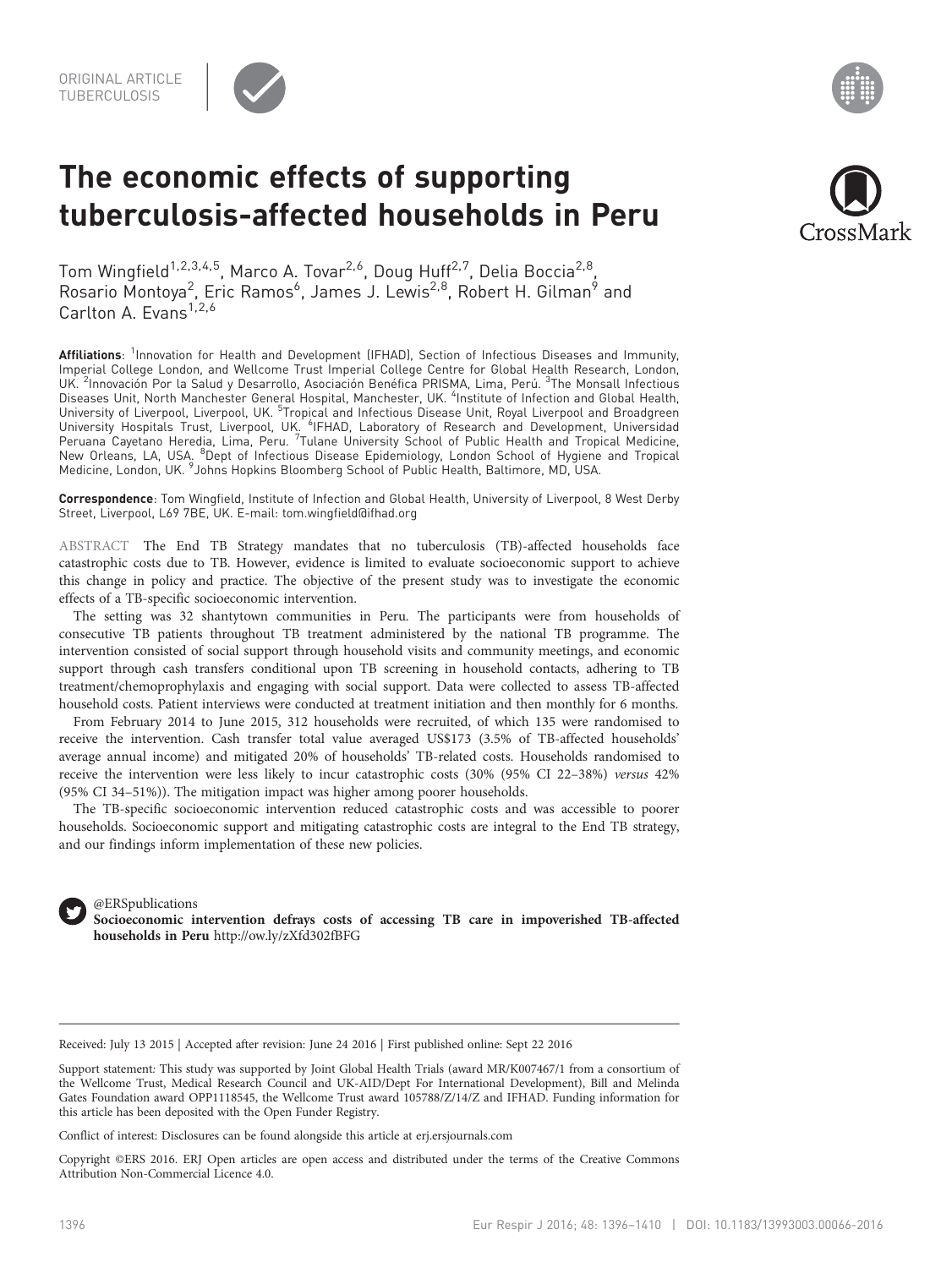# Introduction

In 2014, nearly 10 million people developed tuberculosis (TB) and 1.5 million died due to TB, mostly in resource-constrained settings [[1](#page-13-0)]. In order to enhance TB control, the World Health Organization's (WHO) End TB Strategy mandates complementing the existing biomedical response with approaches that combat the financial burden of TB. Specifically, the strategy recommends providing social protection for TB-affected households and includes a milestone of zero TB-affected households incurring catastrophic costs by 2020.

Previously, catastrophic costs were defined financially as TB-related out-of-pocket expenses that led to worsening impoverishment of TB-affected households [\[2](#page-13-0)–[4\]](#page-13-0). In recent research, we defined a clinically relevant catastrophic costs threshold, demonstrating that TB patients from households that incurred total TB-related household costs of  $\geqslant$  20% of their household annual income were more likely to die, or not complete, or not be cured by, TB treatment [[5\]](#page-13-0). Additionally, this research suggested that such catastrophic costs led to as many adverse outcomes as multidrug-resistant (MDR)-TB [[5](#page-13-0)]. This catastrophic costs' threshold has been included by the WHO within a tool to estimate country-specific TB-related and catastrophic costs of TB patients and their TB-affected households, which is being piloted and rolled-out in sentinel countries in 2015–2016 [[4\]](#page-13-0).

However, collecting costs data is complex, labour-intensive, and thus may be logistically difficult for national TB programmes to perform in addition to their routine day-to-day activities, especially in resource-constrained settings. Moreover, in primarily agrarian societies or communities, such data may not truly reflect the financial hardship that some households experience or encompass any related coping strategies. A potential solution may be to collect data on other indicators of financial hardship, weakening or shock, called "dissaving", as part of catastrophic costs surveillance [[6](#page-13-0)]. Examples of dissaving include households using savings, taking out a loan, taking a child out of education, and/or selling household items or assets. The WHO costs tool includes measurement of dissaving but evidence is needed concerning the accuracy and validity of dissaving as a proxy measure for catastrophic costs.

Social protection, such as cash transfer interventions, aim to reduce or prevent further poverty and vulnerability by improving people's capacity to manage social and/or economic risks [[7](#page-13-0)–[14](#page-14-0)]. Socioeconomic interventions include social protection and may additionally aim to defray TB-related costs, incentivise and enable care and reduce TB vulnerability. Social risks of having TB disease include TB-related stigma whereas economic risks include incurring TB-related costs. TB-related costs may be considered in terms of national economic costs (e.g. impact on or proportion of gross domestic product), health system costs (e.g. healthcare service and provision), and human costs (e.g. direct and indirect costs of patients and their households). In the setting of Peruvian shantytowns, the human costs associated with TB are generally experienced and shared by all the members of the household in which someone receives TB treatment [[15](#page-14-0)]. In this manuscript we focus on costs experienced by TB-affected households that are henceforth referred to as TB-related costs [\[8](#page-14-0)–[10, 16\]](#page-14-0). There is minimal operational research assessing the impact of socioeconomic interventions on mitigation of the effects of TB-related costs. Such interventions may be a cost-effective investment from a societal perspective [\[17](#page-14-0)] through their potential ability to enhance TB control as part of the post-2015 End TB Strategy.

Socioeconomic support aiming to enhance TB control and elimination may be: 1) "TB-specific" − offered only to TB-affected people or households; 2) "TB-inclusive" − adapting existing support interventions to explicitly include TB-affected people in their eligibility criteria with objectives that include, but are not limited to, TB; or 3) "TB-sensitive" − adapting existing support interventions which do not explicitly include TB-affected people in their eligibility criteria but are expected to impact TB prevention, care, and/ or control by being sensitive to TB risk reduction strategies and reaching groups at high risk of TB.

Building on the findings of the Innovative Socioeconomic Interventions Against TB "ISIAT" study [\[15](#page-14-0)], we designed a new, more focused, clearly defined TB-specific socioeconomic intervention aiming to support TB-affected households in order to better achieve TB prevention and cure [\[18\]](#page-14-0). During a household-randomised controlled study, we performed an initial phase assessment of this intervention in order to optimise its impact for the larger Community Randomised Evaluation of a Socioeconomic Intervention to Prevent TB (CRESIPT). Here we report the economic effects of the intervention during the initial phase of the CRESIPT project, including an evaluation of dissaving as a possible proxy marker for catastrophic costs and an assessment of the intervention's impact on defraying TB-related costs and catastrophic costs.

#### **Methods**

Participants, study setting and description of the socioeconomic intervention are provided in greater detail in [tables 1](#page-2-0) and [2](#page-3-0) and in a related publication concerning the intervention's planning and implementation [\[18\]](#page-14-0).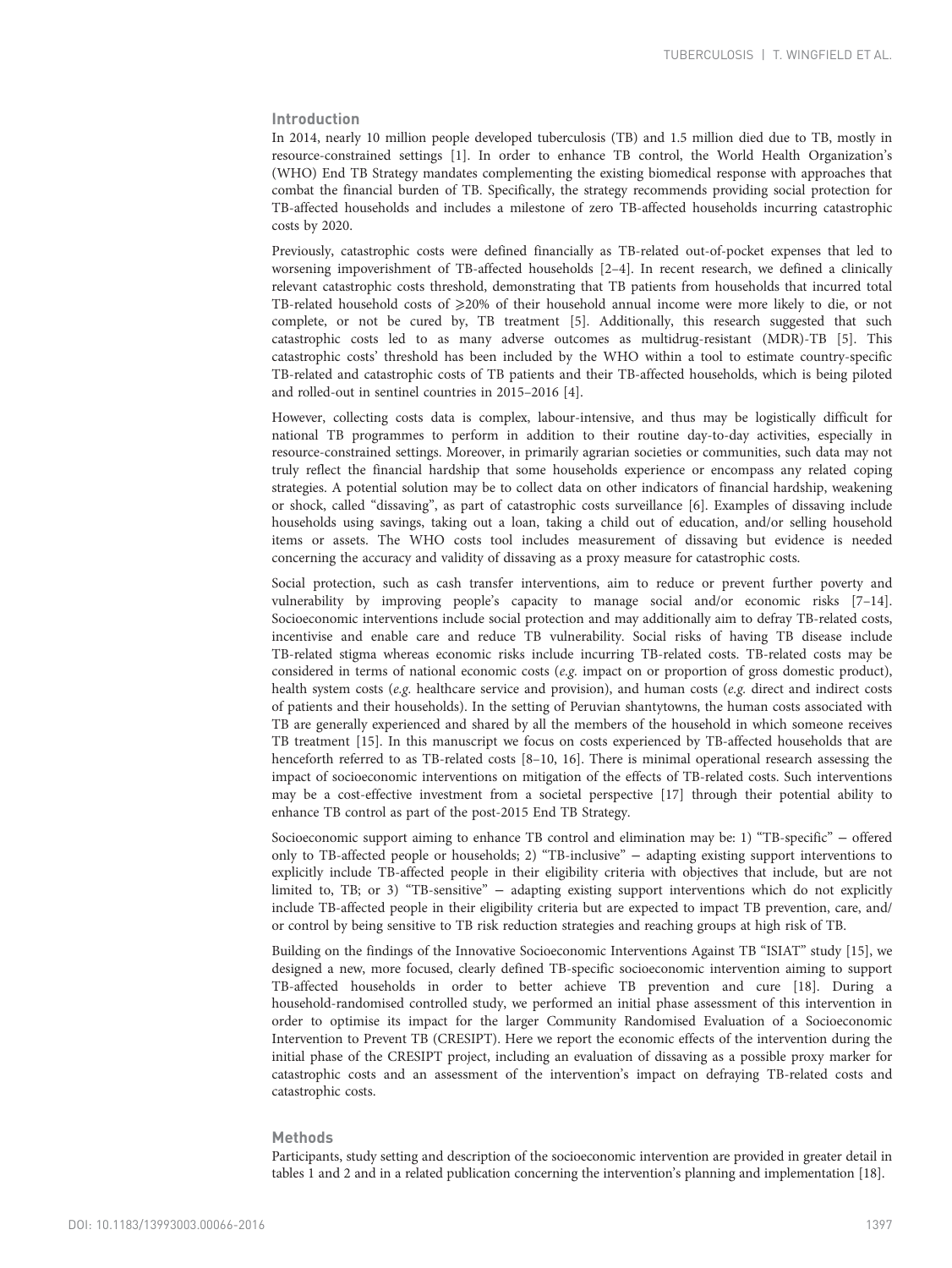## <span id="page-2-0"></span>General analysis of costs

Continuous data were summarised by their arithmetic means and their 95% confidence intervals and compared with the t-test whether the data was Gaussian or non-Gaussian, because this approach is considered to be robust for health economics data analysis (and facilitates comparison with previous studies) [\[5,](#page-13-0) [20](#page-14-0)–[22](#page-14-0)]. Furthermore, because of the skewed nature of some expenditure data, most median values were zero or close to zero limiting the descriptive usefulness of presenting median values. As described previously [\[5\]](#page-13-0), any direct expenses, lost income, or annual income recorded as "zero" or missing was replaced with 0.5 Peruvian soles per day, i.e. the midpoint of zero and the lowest unit of measurement, one Peruvian sol. Categorical data were summarised as proportions with 95% confidence intervals and were compared with the z-test of proportions. Operational definitions of the key study variables (TB disease, TB treatment phases, TB costs and dissaving) were used from our group's published research [\[5](#page-13-0)] conducted in the same study site in 2004 ([table 3\)](#page-4-0).

# Costs and poverty

A locally validated questionnaire [\[5,](#page-13-0) [15](#page-14-0)] was updated and used to interview patients and collect sociodemographic data concerning household income and expenses throughout TB illness. Interviews were conducted at baseline with TB patients in intervention and control arms, as well as healthy controls. For all patients, this baseline interview occurred prior to or at the time at which treatment commenced. All patients (but not healthy controls) were subsequently interviewed after 2, 4, 8, 12, 16 and 20 weeks. At all baseline and subsequent interviews, data was collected characterising earnings, income, expenses, employment (paid or unpaid), days unable to work due to illness, additional household food expenditure due to TB illness (e.g. over and above normal food expenditure), and crowding since the previous interview. As per previous research [\[5](#page-13-0)], crowding was defined as both a continuous variable (number of people per room) and a dichotomous variable (percentage of households with greater than cohort median people per room). A final "exit"

TABLE 1 The initial phase of the CRESIPT project: socioeconomic intervention methods, participant recruitment and impact of the intervention [18]

## Study setting

The study took place in 32 shantytown communities in Callao, Peru, with an estimated population of one million people and TB rates that are higher than the national average [19]

#### Intervention

The intervention aimed to increase: 1) screening for TB in household contacts and MDR-TB testing in TB patients; 2) adherence to TB treatment and chemoprophylaxis; and 3) engagement with socioeconomic support activities

## This integrated intervention consisted of:

- Economic support component: conditional cash transfers throughout treatment to defray average household TB-related costs and thereby reduce TB vulnerability, incentivise, empower and enable equitable access to care; and
- Social support component: household visits and participatory community meetings for information, mutual support, stigma reduction and empowerment

The cash transfers of the economic component of the intervention were designed so that if a patient achieved all possible conditions and thereby received all possible cash transfers throughout treatment, this would largely defray their direct out-of-pocket expenses for their entire illness that were previously found to be 10% of annual household income in this study site [5, 18]. It should be noted that current Peruvian National TB Programme guidance recommend a home visit for all diagnosed TB patients to perform contact tracing and provision of food baskets to MDR-TB patients. However, the implementation of these activities varies according to locality and, in some communities, does not occur

#### Participants

Inclusion criteria: any patient initiating treatment with the Peruvian National TB Programme for TB disease in health posts in the study setting was invited to participate between February 10 and August 14, 2014 and followed up until June 1, 2015

Exclusion criteria: inability or unwillingness to give informed written consent. For patients who were minors, a parent or guardian was asked to give informed written consent and patients who were old enough were also invited to provide their assent to participate

After informed written consent, patient households were randomised to the intervention or control arm: Control TB-affected households: TB-affected households in which a TB patient received the Peruvian National TB Programme standard of care only; and

Intervention TB-affected households: TB-affected households in which a TB patient received the Peruvian National TB Programme standard of care plus the socioeconomic intervention

Healthy control households: were randomly recruited households not known to have TB-affected household members and recruited concurrently with TB patients. Potential healthy control households were randomly selected from maps of the 32 study site communities. Either this household or the nearest inhabited household to this location was invited to participate during a household visit. All available household members, regardless of age, were invited to participate in the study. Healthy controls were not matched to patients because the study aimed to characterise risk factors for TB outcomes including sex, age, and poverty

CRESIPT: Community Randomised Evaluation of a Socioeconomic Intervention to Prevent TB; TB: tuberculosis; MDR-TB: multidrug-resistant tuberculosis.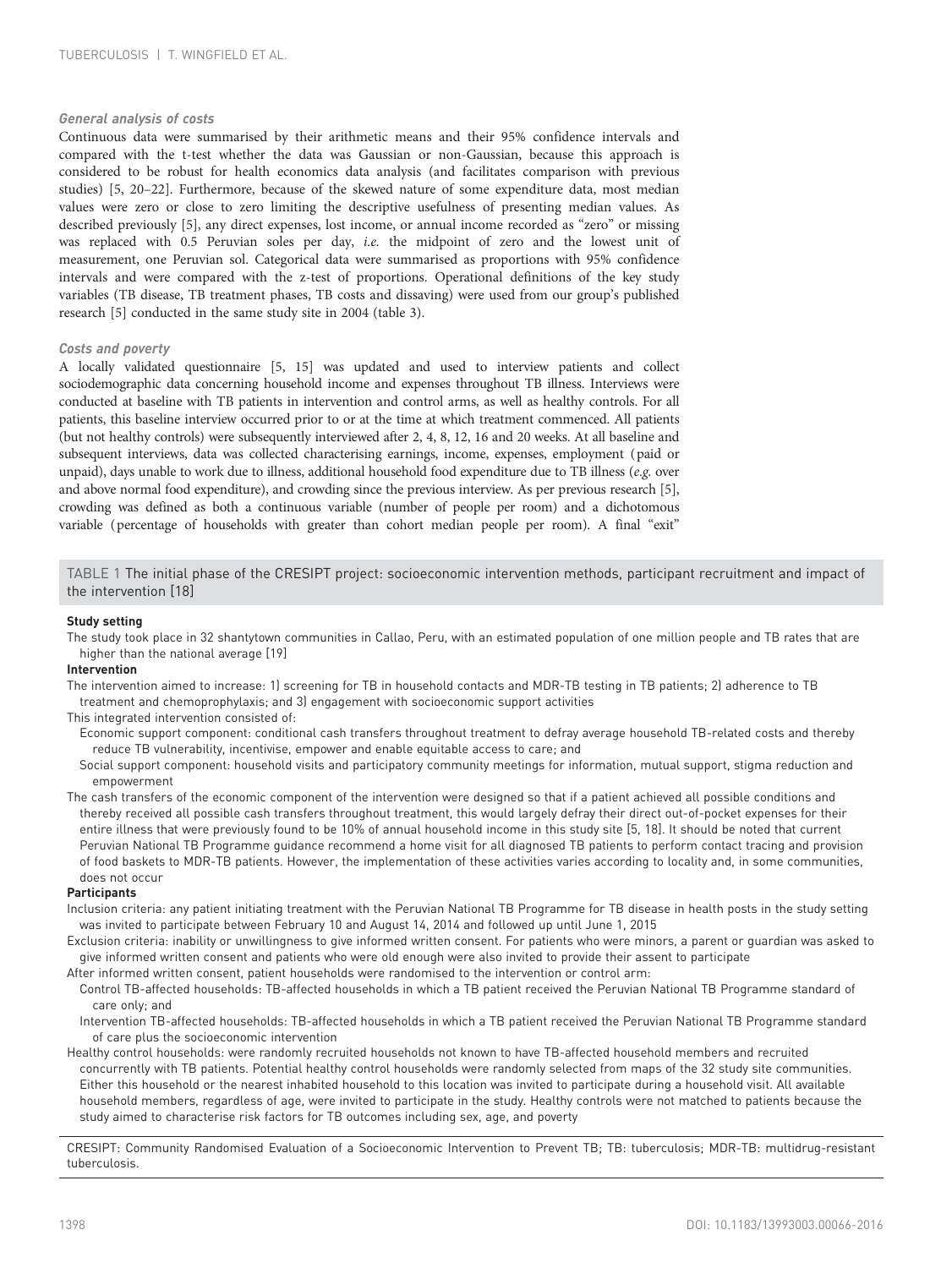<span id="page-3-0"></span>TABLE 2 Comparison of social and economic support activities provided by the Peruvian National TB Programme (NTP) and the CRESIPT project

|                                  | <b>NTP</b>                                                                                                                               | <b>CRESIPT</b>                                                                                                                                                                           |
|----------------------------------|------------------------------------------------------------------------------------------------------------------------------------------|------------------------------------------------------------------------------------------------------------------------------------------------------------------------------------------|
| <b>Community meetings</b>        |                                                                                                                                          | Every 2-4 weeks throughout treatment for patient and<br>contacts                                                                                                                         |
| <b>Home visits</b>               | Rarely occurred (national policy once per patient,<br>but limited resources)                                                             | At least once (all patients and their contacts)                                                                                                                                          |
| <b>Information</b>               | Mainly to patient, verbal (in health post; National<br>TB Program local clinic)                                                          | To patients and their contacts, verbal and written (in<br>health post (National TB Program local clinic), home<br>visits and community meetings)                                         |
| <b>Expert support</b>            | Baseline assessment by social worker and/or<br>psychologist (in health post, national policy once<br>for patients but limited resources) | Specialist TB nurse advice (in health post (National TB<br>program clinic), home visits and community<br>meetings)                                                                       |
| Peer support                     |                                                                                                                                          | Every 2-4 weeks (during community meetings and some<br>home visits)                                                                                                                      |
| Stigma support                   |                                                                                                                                          | Group peer sessions specifically addressing stigma<br>(during community meetings)                                                                                                        |
| Civil society organisation       |                                                                                                                                          | Fostered a civil society organisation of people living with<br>TB (during community meetings)                                                                                            |
| Food support                     | Occasional (monthly for selected vulnerable<br>patients: mainly MDR)                                                                     | Every 2-4 weeks (during community meetings)                                                                                                                                              |
| <b>Travel cost reimbursement</b> |                                                                                                                                          | To attend community meetings every 2-4 weeks                                                                                                                                             |
|                                  |                                                                                                                                          | Cash transfers also aimed to defray average household<br>TB-related costs, including travel (all patients and<br>their contacts)                                                         |
| Lost income reimbursement        |                                                                                                                                          | To reimburse lost earnings for time spent participating<br>in CRESIPT activities every 2-4 weeks                                                                                         |
|                                  |                                                                                                                                          | The cash transfers also aimed to defray average<br>household TB-related costs, including average<br>household lost income (all patients and their<br>contacts                            |
| <b>Cash transfers</b>            |                                                                                                                                          | Assisted to open free bank account                                                                                                                                                       |
|                                  |                                                                                                                                          | Cash transfers were provided monthly throughout<br>treatment conditional on adherence, contact<br>screening contacts, and engagement in CRESIPT<br>activities                            |
|                                  |                                                                                                                                          | Throughout the study, intervention households received<br>an average of US\$173 (3.5% of average TB-affected<br>household's annual income), which was mostly spent<br>on food and travel |

TB: tuberculosis; MDR: multidrug resistant; CRESIPT: Community Randomised Evaluation of a Socioeconomic Intervention to Prevent TB. The NTP provided all TB drugs, TB-related consultation and TB tests free of direct charges. Patients paid for their travel to receive this care and also paid for symptomatic medications. Many patients also paid for additional private consultations and other tests, especially prior to being diagnosed with TB. The NTP did not provide any monetary support or reimbursements. Contacts indicates patients' household contacts who spent >6 h per week in the patient's household in the 2 weeks prior to the patient being diagnosed with TB.

> interview took place at 24 weeks or, in those who continued TB treatment beyond 24 weeks, at 28 weeks of treatment. The baseline and exit interviews (but no other interview) included anthropometric measurement of height and weight, calculation of body mass index (BMI), and a detailed assessment of 13 key stable variables associated with socioeconomic position ([table 3](#page-4-0)). These variables were used to create a composite household poverty index score in arbitrary units using principal component analysis (PCA), as described previously [\[5](#page-13-0)]. The Eigenvector loading values derived by PCA analysis were analysed in order to assess which of the socioeconomic variables contributed the most to the poverty score in this setting (variables with higher Eigenvector loading values being more discriminatory). The proportion of intervention patient households' TB-related costs that were defrayed by the conditional cash transfers was calculated. Additionally, changes in poverty score and BMI from recruitment to the exit interview were analysed in order to evaluate the impact of the intervention on nutritional and other poverty-related TB risk factors.

## **Dissaving**

Elements of "dissaving" specifically related to the patient's TB illness were recorded at each interview [\(table 3](#page-4-0)). Cumulative dissaving episodes (i.e. each separate occasion on which an element of dissaving occurred) were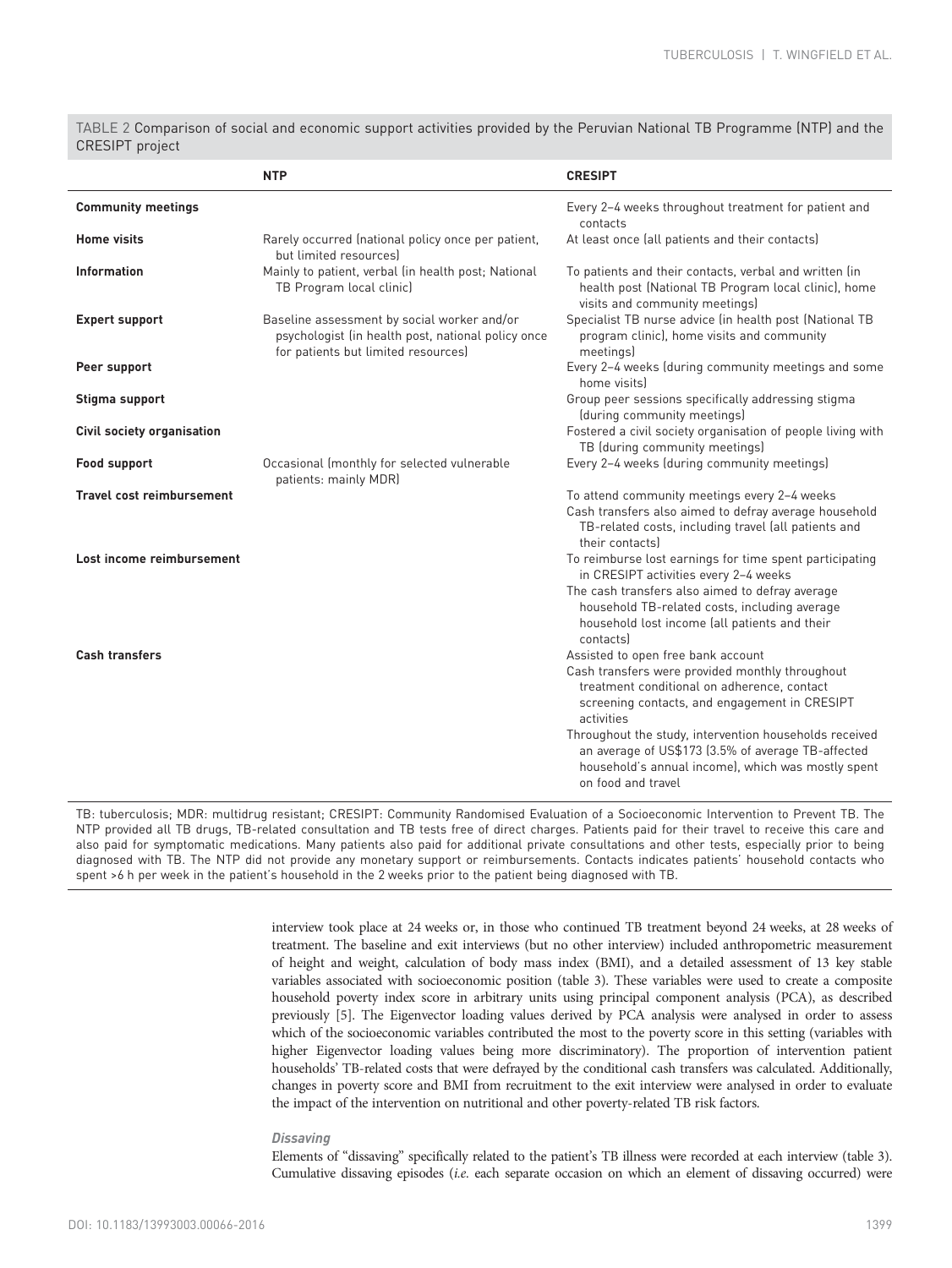## <span id="page-4-0"></span>TABLE 3 Operational definitions

# TB treatment phases<sup>#</sup>

Pre-treatment: the time from self-reported onset of TB-related symptoms until treatment initiation

Intensive treatment phase: the initial phase of daily (or 6 days per week) TB therapy, usually the first two consecutive months of TB treatment Continuation treatment phase: the months following intensive treatment phase in which treatment is given three times per week, usually for four consecutive months

**During treatment:** the intensive treatment phase plus the continuation treatment phase

**Entire illness**: the time from TB-related symptom onset to the end of the continuation treatment phase

#### TB costs¶

Direct medical expenses: costs of medical examinations and medicines

Direct non-medical expenses: costs of natural non-prescribed remedies, TB care-related transport, extra food and other miscellaneous expenses caused by the TB illness

Direct ("out of pocket") expenses: the sum of direct medical and non-medical expenses [4, 23, 24]

Lost income (indirect expenses): the income the patient estimated that the household lost due to TB illness or TB-related time off work since symptom onset and during treatment [4, 23, 24]

Total costs: direct expenses plus lost income

TB-related costs: refers collectively to direct expenses, lost income and total costs

Income: the money earned by the household, stated monthly or annually

Catastrophic costs: a threshold of total costs of the entire TB illness  $\geq$ 20% of that household's annual income, which were associated with a higher likelihood of TB patient death, abandonment or TB recurrence in a cohort of TB-affected households from impoverished Peruvian shantytowns [5]

TB-related costs cohort impact: to estimate the impact of TB-related costs at a cohort level, TB-related costs are expressed as a proportion of average annual income of the entire study cohort of TB-affected households

TB-related costs impact: to estimate the impact of TB-related costs at an individual household level, TB-related household costs are expressed as a proportion of the same household's annual income

#### Poverty and dissaving

Socioeconomic variables: relatively stable proxy poverty markers including: home ownership, highest patient education level, material that walls were composed of, material that floors were composed of, toilet services, electricity use, water facilities, phone ownership (landline and/or cell), fuel used to cook at home, TV ownership, radio ownership, cooker/stove ownership and refrigerator ownership

Poverty score: a composite score using arbitrary units derived by PCA of all the socioeconomic variables [15]

Dissaving variables: proxy markers of household financial weakening and shock that included household members having: taken loans (informal and formal); left education (e.g. to care for or accompany patient); sold or pawned household items; used savings; started a new or second job; been asked to eat elsewhere; been asked to move out or find other lodgings; and performed fund-raising events (e.g. buying and cooking food to sell to friends, family, colleagues and others for a small profit)

Dissaving score: a composite score using arbitrary units derived by PCA of all the dissaving variables

TB: tuberculosis; PCA: principal component analysis. <sup>#</sup>: these treatment definitions apply to all TB patients, irrespective of whether they had multidrug-resistant (MDR)-TB or non-MDR-TB. It must be noted, however, that Peruvian National TB Programme guidance recommends that the intensive phase for MDR-TB patients is 6 months and the continuation phase is at least 12 months of treatment (e.g. a total of at least 18 months of treatment). Treatment is tailored to patients with MDR-TB by a multidisciplinary team according to their resistance profile and "intensive" and "continuation" treatment phase durations may vary depending on treatment response. All patients with MDR-TB recruited during the study received ambulatory treatment. <sup>¶</sup>: income, expenses and costs are all measured in Peruvian Soles (average US\$1 equivalent to 2.9 Peruvian Soles during the study period) at the household level unless otherwise stated.

also measured. A composite dissaving score was then derived by PCA from all of the dissaving variables [\[5](#page-13-0)]. The dissaving score was measured as a continuous variable in arbitrary units with the mean dissaving score of the patient cohort being 0 units. A higher score implied greater dissaving and thus implied that the TB illness was causing a greater financial burden. The Eigenvector loading values derived by PCA analysis were analysed in order to assess which of the dissaving variables had the highest discriminatory power to explain the dissaving score in the setting. Univariate and multiple logistic regression analyses with stepwise exclusion of non-contributory variables were used to assess the association between dissaving and socioeconomic variables including catastrophic costs. For these analyses the dissaving score was considered as a binary variable of higher-than versus lower-than average dissaving. This dissaving analysis tested whether dissaving may be a possible proxy indicator of catastrophic costs (see introduction section).

## Data shown

Data concerning TB-related costs, catastrophic costs, and dissaving is shown for both intervention TB-affected households and control TB-affected households. Data concerning the effect of the socioeconomic intervention on defraying costs are only shown for the intervention TB-affected households. This is because control TB-affected households did not receive the socioeconomic intervention and thus their TB-related costs were not defrayed.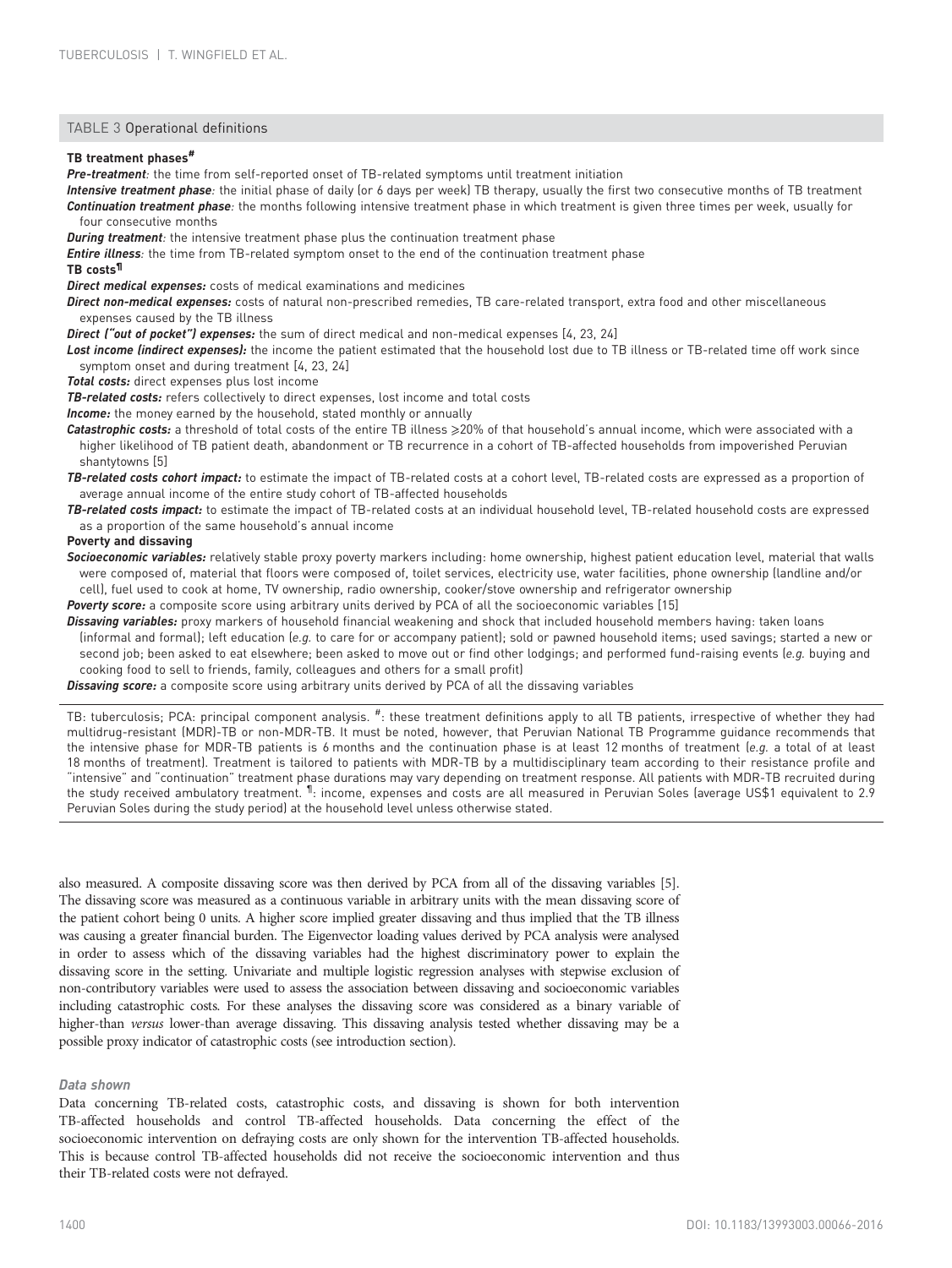# Ethical approval

The project was approved by the ethical committee of the Peruvian Ministry of Health, Callao, Peru and all participants gave informed written consent prior to participation.

#### Results

## **Participants**

The recruitment period was from February 10, 2014 to August 14, 2014 when the *a priori* study sample size was reached. Data collection on TB-affected household costs continued until June 1, 2015. Figure 1 shows TB-affected household recruitment and participation: 312 TB patients each from separate households were invited to participate, of whom 90% (282 out of 312) were recruited. Of these, 147 were randomised to the control arm and received normal standard of care only ("control TB-affected households") and 135 were randomised to the intervention arm and additionally received the socioeconomic intervention ("intervention TB-affected households"). Of the intervention TB-affected households, 98% (132 out of 135) completed final follow-up. All 135 intervention TB-affected households had TB-related costs data available for analysis. Concurrently, healthy control households were randomly recruited from the same 32 study site communities. 98% (262 out of 266) of healthy control household members gave informed consent and participated.

#### Descriptive data

Baseline demographic data are summarised in [table 4,](#page-6-0) which compares all patients with healthy controls, and their households. There were no significant demographic differences between intervention and control patients or their households. TB patients' household income in Peruvian soles was lower during the intensive treatment phase (PEN1109, 95% CI 1011–1206; p<0.0001) and maintenance treatment phase (PEN1155, 95% CI 1050–1261; p=0.004) than pre-treatment (PEN1316, 95% CI 1210–1421) ([table 4](#page-6-0)). Multiple logistic regression analysis revealed that being a TB patient rather than a healthy control was independently associated with being poorer (OR 1.7, 95% CI 1.2–2.4; p=0.002) [\(table 5](#page-7-0)).

## Costs: direct expenses and lost income

Constituent direct expenses and lost income are summarised in [figure 2](#page-7-0). Of the total direct costs throughout the entire illness, non-medical expenses were greater than medical (67%, 95% CI 65–68, versus 33%, 95% CI 32–35; p<0.0001), due to additional food and transport expenses during treatment predominantly. Direct expenses and



FIGURE 1 Participant recruitment and randomisation. Recruitment constituted completing informed consent and a recruitment questionnaire. Dashed arrows refer to participants who were not included in the final analysis. 25 (8%) out of 321 patients had multidrug-resistant tuberculosis (TB) of whom 10 were randomised to the intervention arm and 15 to the control arm.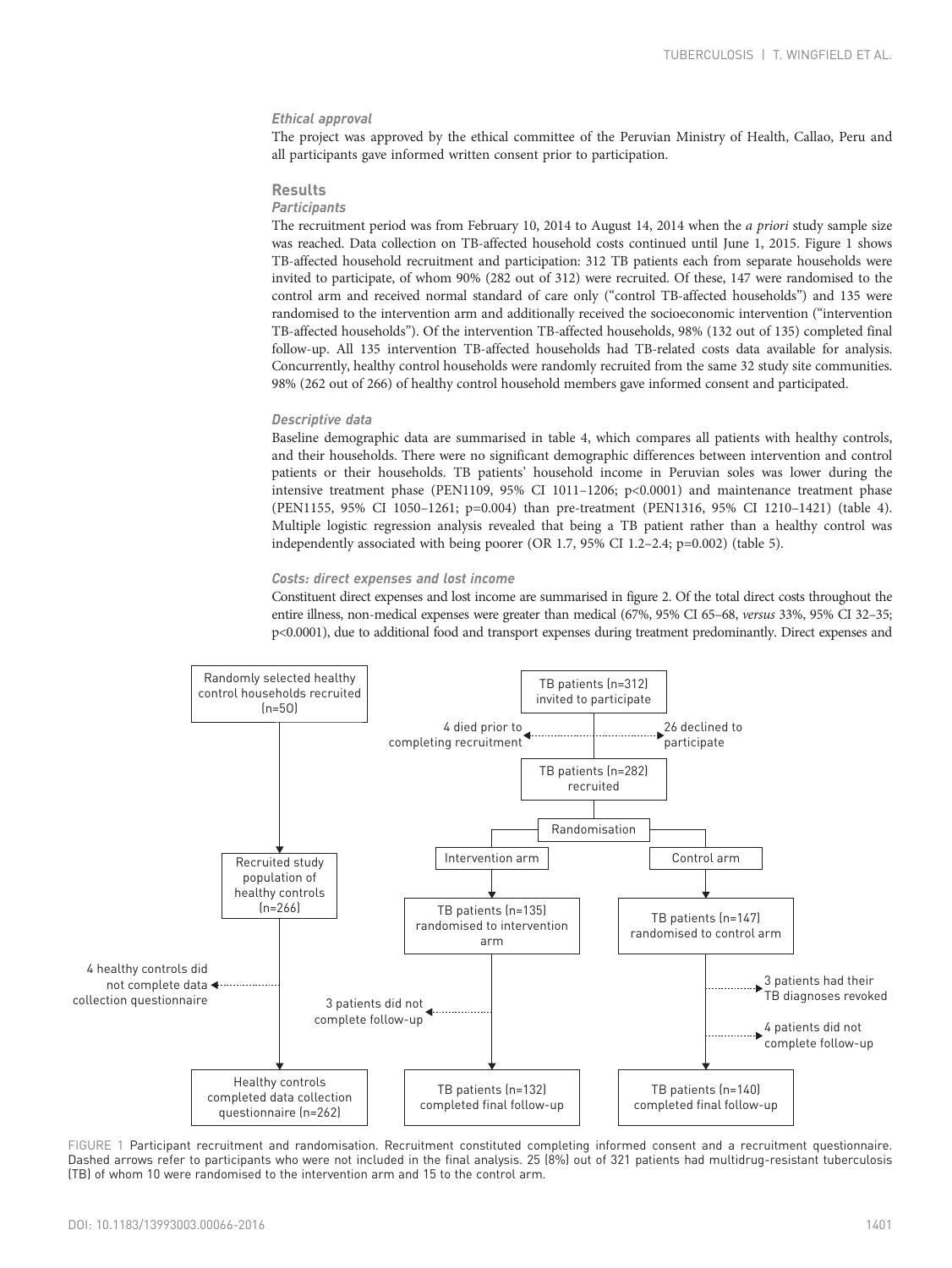<span id="page-6-0"></span>TABLE 4 Baseline demographic characteristics of patients and healthy controls and their households

|                                                         | <b>Patients</b>     |                     | <b>Healthy controls</b> | p-value <sup>#</sup>    |
|---------------------------------------------------------|---------------------|---------------------|-------------------------|-------------------------|
|                                                         | <b>Intervention</b> | All                 | All                     |                         |
| Subjects n                                              | 135                 | 282                 | 262                     |                         |
| General                                                 |                     |                     |                         |                         |
| Age years median (interquartile range)                  | $30 [21 - 45]$      | $28(21-44)$         | $25(11-44)$             | 0.02                    |
| Male % (95% CI)                                         | 64 (55-72)          | $62$ (56-67)        | $50(44 - 56)$           | 0.006                   |
| Socioeconomic                                           |                     |                     |                         |                         |
| Education level % [95% CI]                              |                     |                     |                         |                         |
| Preschool minor                                         | $3[0-6]$            | $2[0-4]$            | $5(2-8)$                | 0.1                     |
| Illiterate                                              | $3[0-6]$            | $2[0-4]$            | $1(0-3)$                | 0.5                     |
| Primary school incomplete                               | $12[6-17]$          | $9(6-12)$           | $12 [8 - 17]$           | 0.2                     |
| Primary school complete                                 | $10(5-15)$          | $7(4-10)$           | $11(7-15)$              | 0.1                     |
| Secondary school incomplete                             | 29 (22-37)          | 27 (22-33)          | $21 [16 - 26]$          | 0.1                     |
| Secondary school complete                               | 27 (20-35)          | 32 (27-38)          | 32 (26-38)              | 0.8                     |
| Higher education                                        | $16(10-22)$         | $20(16-25)$         | $11(7-15)$              | 0.01                    |
| Employment % (95% CI)                                   |                     |                     |                         |                         |
| Paid employment                                         | 28 (20-36)          | 29 (24-35)          | $39[33-45]$             | 0.02                    |
| Unpaid employment                                       | 25 (17-32)          | 23 (18-28)          | $16 [12 - 21]$          | 0.05                    |
| Student                                                 | $6[2-10]$           | $8(5-12)$           | $30[24-36]$             | < 0.0001                |
| Minor                                                   | $3[0-6]$            | $2(0-4)$            | $5(2-8)$                | 0.1                     |
| Unemployed                                              | 36 (28-44)          | $36(30-41)$         | $6(3-9)$                | < 0.0001                |
| Monthly household income Peruvian Soles mean (95% CI)   |                     |                     |                         |                         |
| Throughout entire illness                               | 1190 (1071-1309)    | 1231 (1138-1325)    | 2204 (2002-2407)        | < 0.0001                |
| Pre-treatment                                           | 1358 (1206-1510)    | 1316 (1210-1421)    | <b>NA</b>               | <b>NA</b>               |
| Intensive phase                                         | 1091 (976-1207)     | 1109 (1011-1206)    | <b>NA</b>               | $< 0.0001$ <sup>1</sup> |
| Maintenance phase                                       | 1082 (958-1207)     | 1155 (1050-1261)    | <b>NA</b>               | $0.004+$                |
| Crowding people/room mean (95% CI)                      | $1.9$ $(1.7 - 2.1)$ | $2(1.8-2.1)$        | $2.1$ $(2.0-2.2)$       | 0.08                    |
| Proportion poor % (95% CI)                              |                     |                     |                         |                         |
| Poorer tercile                                          | 41 (32-49)          | $39[34-45]$         | 27 (22-32)              | 0.002                   |
| Poor tercile                                            | $30(23-38)$         | $33[27-38]$         | $36[30-42]$             | 0.4                     |
| Less poor tercile                                       | 29 (21-37)          | 28 (23-33)          | $37[31-43]$             | 0.03                    |
| Days went to bed hungry in the past month mean (95% CI) | $1.7$ $(1.0 - 2.4)$ | $1.5$ $(1.0 - 2.0)$ | $0.5(0.1-0.9)$          | 0.003                   |
| <b>TB and health</b>                                    |                     |                     |                         |                         |
| Sputum smear positive % (95% CI)                        | 40 (32-48)          | $40(34 - 45)$       | 0                       | <b>NA</b>               |
| MDR % (95% CI)                                          | $7(2-11)$           | $9(5-12)$           | 0                       | <b>NA</b>               |
| Previous TB episode % (95% CI)                          | $18[11-25]$         | 23 (18-28)          | $5(0-15)$               | 0.05                    |
| BMI (mean (95% CI))                                     | $22$ $(21-23)$      | $22$ $[21-22]$      | 24 (23-25)              | < 0.001                 |

There was no significant difference between household income comparing intensive versus maintenance phase. TB: tuberculosis; MDR: multidrug resistant; BMI: body mass index; NA: not applicable. #: compare all healthy controls versus all patients using univariate MDR: multidrug resistant; BMI: body mass index; NA: not applicable. ": compare all healthy controls *versus* all patients using univariate<br>logistic regression analysis adjusted for age and sex; <sup>¶</sup>: pre-treatment *versus*

lost income were higher during treatment than pre-treatment (direct expenses 7.1%, 95% CI 6.2–8.1, versus 2.3%, 95% CI 1.9–2.8, of average TB-affected household annual income; p<0.0001; and lost income 8.0%, 95% CI 6.5–9.2, versus 2.2%, 95% CI 1.8–2.6; p<0.0001). As a proportion of total costs during the entire illness, lost income was similar to direct expenses (48%, 95% CI 48–52%, versus 52%, 95% CI 50–54; p=0.3) [\(figure 2](#page-7-0)).

## Total costs

Total costs are summarised in [figure 2](#page-7-0). Total costs as a proportion of average TB-affected household income were significantly lower pre-treatment than during treatment (4.5%, 95% CI 3.8–5.3, versus 15%, 95% CI 13–18; p<0.0001), the intensive treatment phase (6.3%, 95% CI 5.6–7.1; p<0.02), or the maintenance treatment phase (9.2%, 95% CI 6.8–10.8; p<0.0001). Total costs were higher during maintenance treatment phase than intensive treatment phase (9.2%, 95% CI 6.8–10.8, versus 6.3%, 95% CI 5.6–7.1; p=0.0005) predominantly owing to the duration of the maintenance treatment phase being twice as long as the intensive treatment phase. However, costs per month during the intensive treatment phase costs were approximately 1.5-times greater than costs per month during the maintenance treatment phase (p=0.001).

### Poverty and TB-related costs

In poorer versus less poor households, direct expenses in Peruvian soles throughout the entire illness were lower (mean direct expenses PEN1267, 95% CI 1070–1464, versus PEN1470, 95% CI 1001–1938)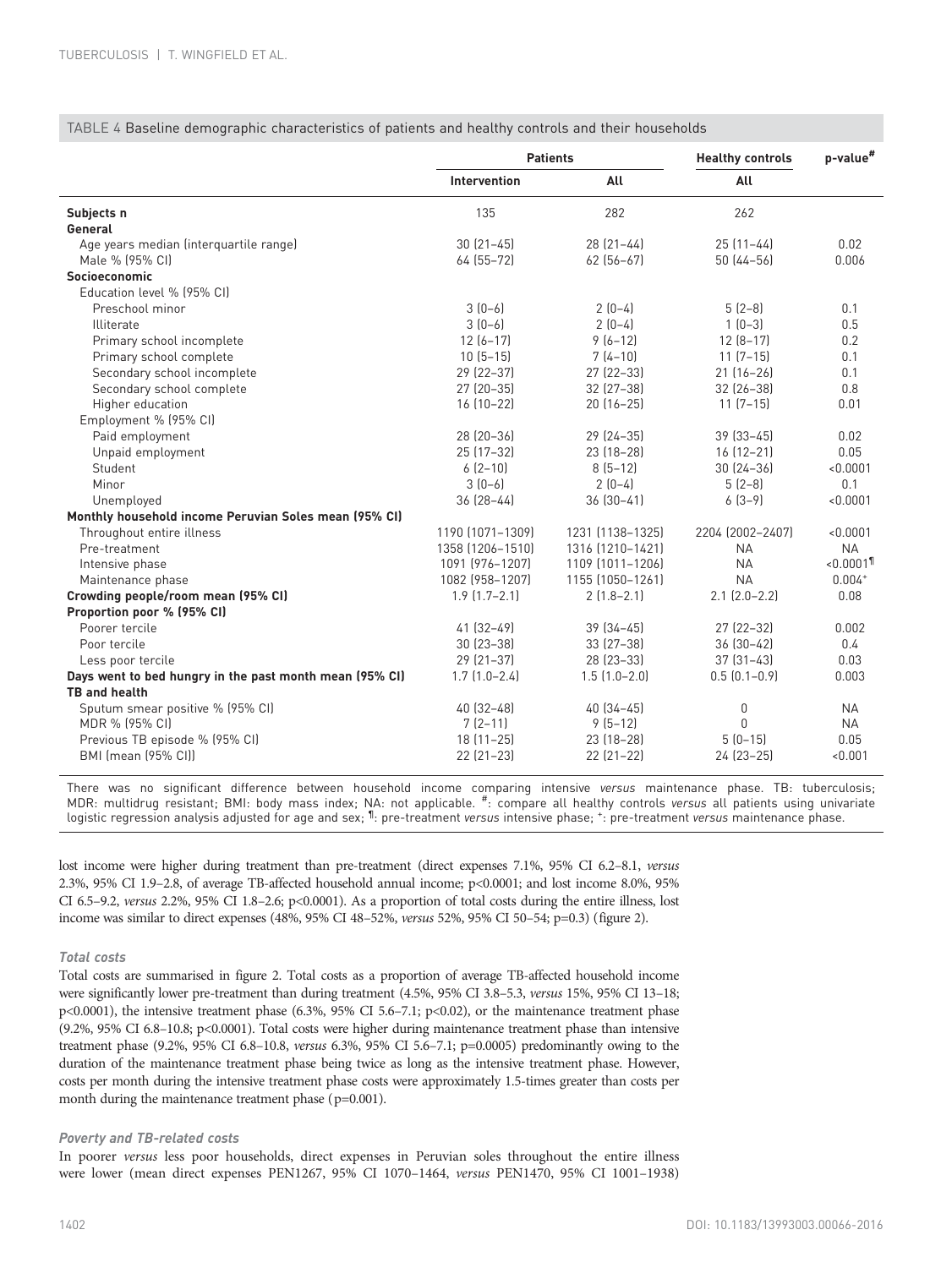|                                                                        | Patients <sup>#</sup> | Controls <sup>1</sup> | Univariate logistic<br>regression |         | <b>Multiple logistic</b><br>regression |           |
|------------------------------------------------------------------------|-----------------------|-----------------------|-----------------------------------|---------|----------------------------------------|-----------|
|                                                                        | % (95% CI)            | % (95% CI)            | OR (95% CI)                       | p-value | OR (95% CI)                            | p-value   |
| Poor (% poorer than median poverty score)                              | $50(44 - 56)$         | $38$ $[32 - 43]$      | $1.7$ $[1.2 - 2.4]$               | 0.002   | $1.7$ $[1.2 - 2.4]$                    | 0.002     |
| Crowded (% above median number of<br>people per room)                  | $46[41-52]$           | 53 (47-59)            | $0.8$ $[0.6 - 1.1]$               | 0.2     |                                        |           |
| Head of household did not complete<br>secondary school [%]             | 47 (40-53)            | 52 (46-58)            | $0.8$ $[0.6 - 1.2]$               | 0.3     |                                        |           |
| Food insecurity (% above median days of<br>going hungry in past month) | $29$ $[23-34]$        | $21 [16 - 26]$        | $1.5$ $[1.0 - 2.3]$               | 0.03    |                                        |           |
| Not in paid employment (%)                                             | $62$ (56-68)          | $31 [25 - 36]$        | $4.7$ $(3.2 - 6.9)$               | < 0.001 | <b>NA</b>                              | <b>NA</b> |
| Lower monthly household income                                         | $58(52-64)$           | $27$ $[21-32]$        | $3.7$ $(2.6 - 5.4)$               | < 0.001 | <b>NA</b>                              | <b>NA</b> |
| (% below median income)                                                |                       |                       |                                   |         |                                        |           |

<span id="page-7-0"></span>TABLE 5 Univariate and multiple logistic regression of specific poverty indicators associated with tuberculosis (TB) disease comparing patients versus healthy controls

After univariate logistic regression adjusting for age and sex, contributory variables (p≤0.1) were entered into a multiple logistic regression analysis. The variables that have blank cells in the multiple logistic regression columns were those non-contributory variables excluded from the final model. The OR (95% CI) and p-values of the association of being poor and having TB disease are identical for the univariate and multiple logistic regression analyses because this was the only variable that remained significantly associated with TB disease after stepwise multiple logistic regression was performed. The variables "not in paid employment" and "lower monthly household income" were not included in the multiple regression model because these variables were strongly collinear with the variable "poor". Body mass index was not included in the analysis because this variable is strongly and acutely influenced by having TB disease. NA: not applicable.  $^{\#}$ : n=282;  $^{\P}$ : n=262.

> [\(figure 3](#page-8-0)). However, total costs made up a greater proportion of poorer household's annual income ( poorest households 29%, 95% CI 23–34, versus least poor households 19%, 95% CI 14–23; p<0.001) [\(figure 3\)](#page-8-0). The socioeconomic variables with the highest discriminatory power to explain the poverty score in this setting were: quality of wall material (e.g. a wall made of mud/straw versus bricks); quality of floor material (e.g. a floor made of mud/rubble versus concrete); type of toilet (e.g. no toilet or rudimentary outdoor latrine versus a flushing toilet in a specific separate room of the house); not having a refrigerator; and not having a television ([figure 4](#page-8-0)).



FIGURE 2 Tuberculosis affected household direct expenses, lost income and total costs by treatment phase.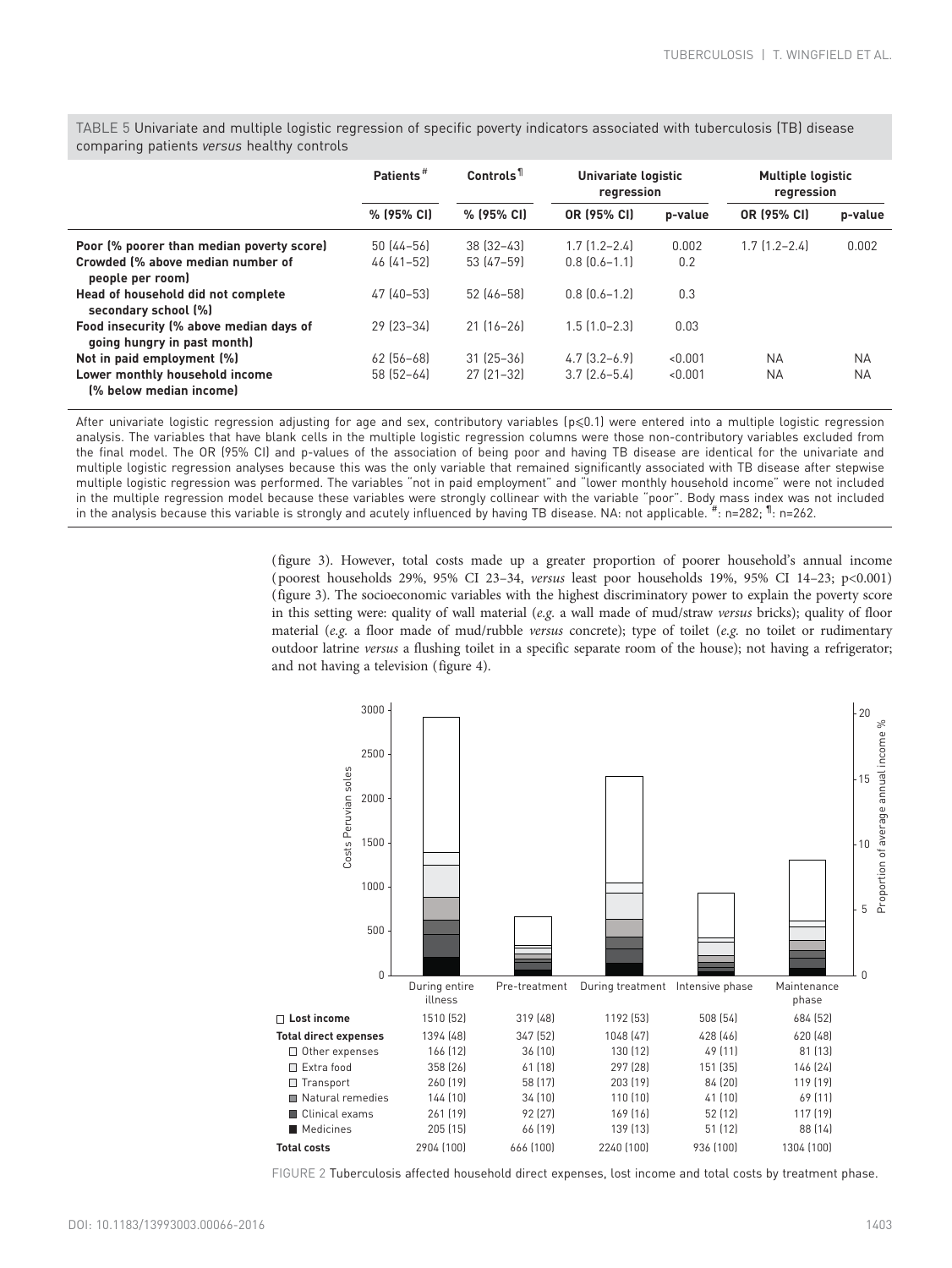<span id="page-8-0"></span>

FIGURE 3 Total direct household expenses during the entire illness and total costs during the entire illness as a proportion of annual income by poverty tercile (n=272). This analysis is comparable with previous research [\[5](#page-13-0)].

## Dissaving and the association of dissaving with catastrophic costs

95% (95% CI 92–98) of patient households experienced at least one episode of dissaving during their entire TB illness. Patient households experienced an average of 1.3 episodes (95% CI 1.1–1.5) of dissaving pre-treatment, 3.4 episodes (95% CI 3.0–3.8) in the intensive phase of treatment, and 3.7 episodes (95% CI 3.2–4.2) in the maintenance phase of treatment. Thus, cumulatively, patient households experienced an average of 8.4 (95% CI 7.5–9.2) episodes of dissaving during the entire TB illness. Multiple regression analysis of the dissaving score demonstrated that patients who belonged to households with more than average dissaving were independently more likely to: incur catastrophic costs (OR 1.8, 95% CI 1.1–3.1; p=0.02), be poorer (OR 1.8, 95% CI 1.1–3.0; p<0.03), and have more food insecurity (OR 2.2, 95% CI 1.2–3.8; p=0.008) ([table 6](#page-9-0)). The variables with the highest discriminatory power to explain the dissaving score in this setting were: starting a new job; undertaking small scale fundraising activities; selling or pawning household items; missing scheduled payments; and being asked to eat elsewhere to conserve household food (figure 4).



FIGURE 4 Variables with the highest Eigenvector loading values derived by principal component analysis. Higher Eigenvector values represent a higher discriminatory power of that specific variable to explain the poverty score and dissaving scores.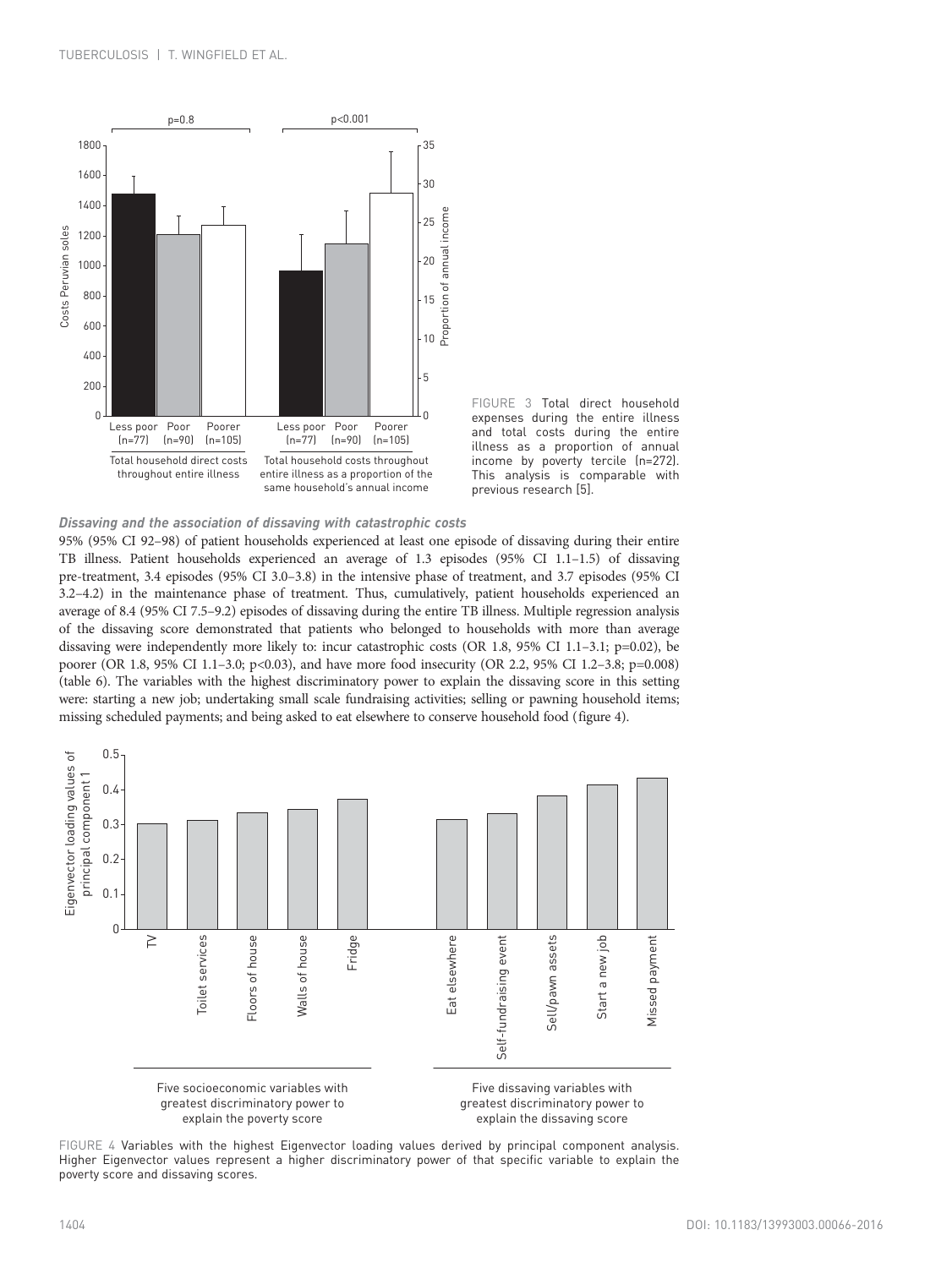| Variable                   | <b>Dissaving score</b> | Univariate logistic regression |         | Multiple logistic regression |         |
|----------------------------|------------------------|--------------------------------|---------|------------------------------|---------|
|                            | Mean                   | Unadjusted OR (95% CI)         | p-value | Adjusted OR (95% CI)         | p-value |
| Catastrophic costs         |                        |                                |         |                              |         |
| Incurred                   | 0.58                   | $2.4$ $(1.5-3.9)$              | 0.001   | $1.8$ $(1.1 - 3.1)$          | 0.02    |
| Not incurred               | $-0.43$                |                                |         |                              |         |
| Poverty                    |                        |                                |         |                              |         |
| Poorer                     | 0.37                   | $2.3$ $(1.4 - 3.7)$            | 0.001   | $1.8$ $(1.1 - 3.0)$          | 0.03    |
| Less poor                  | $-0.35$                |                                |         |                              |         |
| <b>Food insecurity</b>     |                        |                                |         |                              |         |
| High                       | 0.3                    | $2.6$ $(1.5-4.5)$              | 0.001   | $2.2$ $(1.2 - 3.8)$          | 0.008   |
| Low                        | $-0.26$                |                                |         |                              |         |
| <b>Secondary education</b> |                        |                                |         |                              |         |
| Incomplete                 | 0.36                   | $1.7$ $(1.0-2.7)$              | 0.03    |                              |         |
| Complete                   | $-0.165$               |                                |         |                              |         |
| Employment                 |                        |                                |         |                              |         |
| Unpaid/no work             | 0.16                   | $1.1$ $(0.68 - 1.8)$           | 0.6     |                              |         |
| Paid work                  | $-0.23$                |                                |         |                              |         |
| <b>Symptom duration</b>    |                        |                                |         |                              |         |
| Longer                     | 0.09                   | $1.4$ $(0.84 - 2.2)$           | 0.2     |                              |         |
| Shorter                    | $-0.068$               |                                |         |                              |         |
| Type of TB                 |                        |                                |         |                              |         |
| Non-MDR                    | 0.008                  | $1.1$ $[0.49 - 2.6]$           | 0.8     |                              |         |
| <b>MDR</b>                 | $-0.09$                |                                |         |                              |         |
| <b>Sex</b>                 |                        |                                |         |                              |         |
| Female                     | 0.07                   | $1.1$ $(0.66 - 1.7)$           | 0.8     |                              |         |
| Male                       | $-0.04$                |                                |         |                              |         |

<span id="page-9-0"></span>TABLE 6 Patient household (n=282) dissaving score associations with health and socioeconomic variables

The patient cohort had a median average dissaving score of 0. Higher (more positive) scores indicate greater dissaving and hence greater financial shock. Health and socioeconomic variables were analysed for association with having a greater than average dissaving score by univariate logistic regression. Multiple logistic regression was then performed with stepwise exclusion of non-contributory (p>0.1) variables. The variables that have blank cells in the multiple logistic regression columns were those non-contributory variables excluded from the final model. The variable "secondary education" was entered but was significantly associated in the multiple regression model. Secondary education, employment, symptom duration, type of TB and sex all refer to the patient. A complementary linear regression analysis of the association of a higher dissaving score with health and socioeconomic variables showed a similar pattern of significance with a higher dissaving score being independently associated with incurring catastrophic costs (coefficient 0.30 (95% CI 0.047-0.55), p=0.02) and having greater food insecurity (coefficient 0.38 (95% CI 0.12–0.64), p=0.004). TB: tuberculosis; MDR: multidrug resistant.

# Conditional cash transfers and mitigation of direct costs total costs and catastrophic costs

122 (90%) out of 135 intervention TB-affected households received at least one conditional cash transfer. These 122 intervention TB-affected households received a total of 890 conditional cash transfers (80% of potential conditional cash transfers), receiving on average a total of 520 Peruvian soles (US\$173) of a maximum possible total of 640 Peruvian Soles (US\$230). The average US\$173 received is equivalent to 3.5% of average TB-affected household annual income or 42% of average TB-affected household monthly income [\[5](#page-13-0), [18](#page-14-0)]. Fidelity to the intervention and proportion of specific conditional cash transfers met (e.g. those for adherence to medication versus those for social support) are described in greater detail in a related publication [[18\]](#page-14-0).

The conditional cash transfers defrayed 20% (95% CI 15–25%) of total costs, 39% (95% CI 37–43%) of direct costs [\(figure 5\)](#page-10-0), and 19% of lost income. Overall, 36% of patient households incurred catastrophic costs. Compared to control households, intervention households were less likely to incur catastrophic costs (30%, 95% CI 22–38% of intervention households versus 42%, 95% CI 34–50% of control households; p=0.002) [\(figure 5](#page-10-0)). Post hoc analysis showed that, in households that incurred catastrophic costs, there was no significant difference between intervention and control households in the proportion who had higher than average dissaving score (52%, 95% CI 36–69% intervention versus 62%, 95% CI 49–75% control households; p=0.3).

## **Equity**

The data in the two pairs of columns at the left of [figure 6](#page-10-0) show that the conditional cash transfers defrayed total costs to a greater extent in poorer households (22%, 95% CI 19–25%, versus 18%, 95% CI 14–22%; p=0.08) and for female patients (23%, 95% CI 19–27, versus 18%, 95% CI 15–21%; p=0.06) ([figure 6\)](#page-10-0).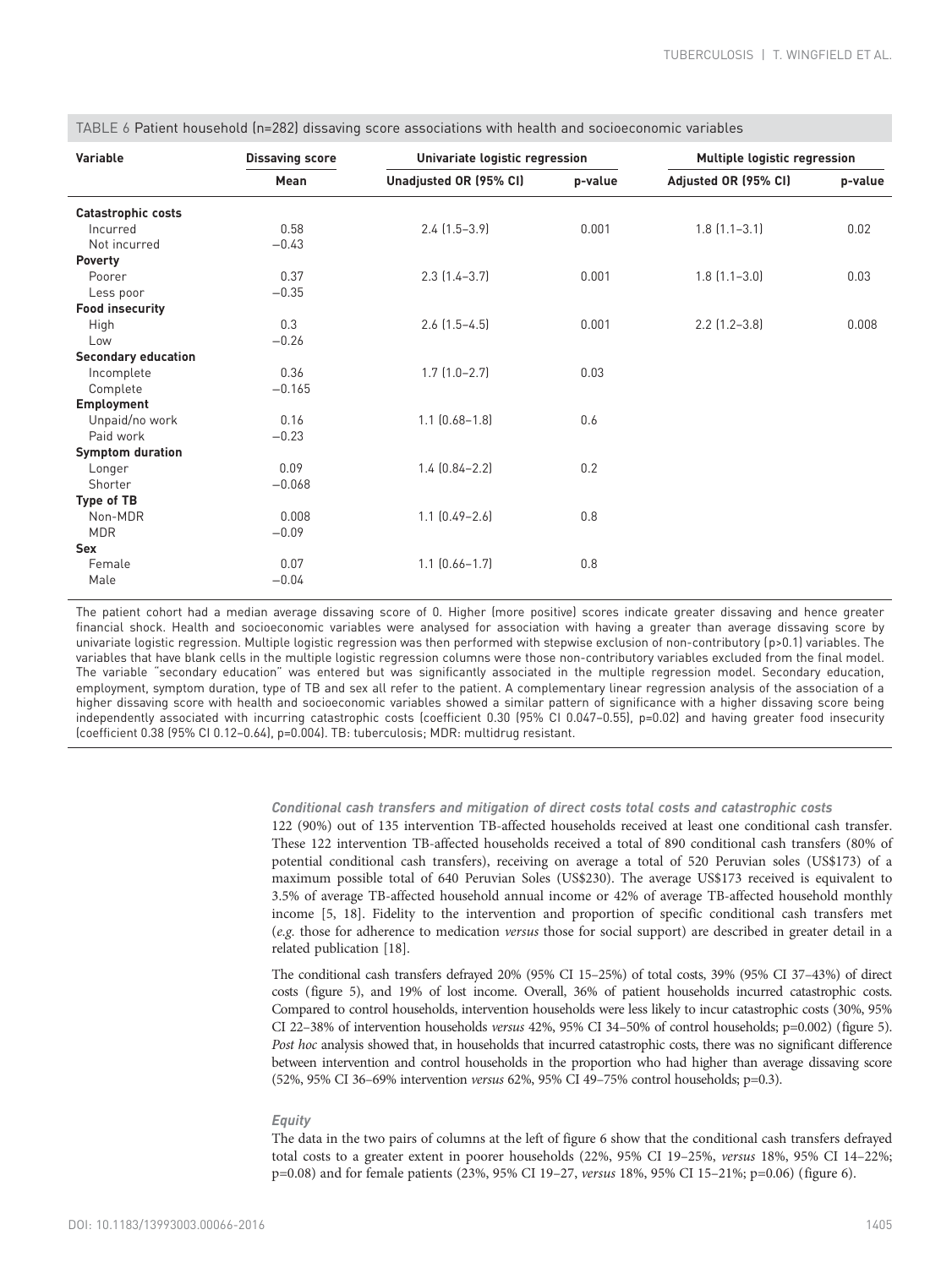<span id="page-10-0"></span>

FIGURE 5 Catastrophic costs incurred by intervention (n=132) and control  $(n=140)$  households. : regression analysis adjusted for household clustering and confounders including<br>food insecurity, poverty level, insecurity, poverty level, household crowding, highest level of education of head of household, resistance profile of patient and employment of patient; <sup>1</sup>: regression analysis for household clustering.

# Conditional cash transfers and poverty-related TB risk factor reduction

[Figure 7a](#page-11-0) shows the change in poverty score from baseline to final follow-up for control versus intervention patients. There was no significant difference in poverty score or change in poverty score in control patients, intervention patients, or control versus intervention patients. BMI increased significantly from baseline to final follow-up in the intervention patients (2.2 kg·m−<sup>2</sup> increase from 22 kg·m−<sup>2</sup> (95% CI 21–23 kg·m<sup>−2</sup>) to 24.2 kg·m<sup>−2</sup> (95% CI 23–25 kg·m<sup>−2</sup>); p=0.0003) and also the control patients (1.6 kg·m<sup>−2</sup> increase from 21.6 kg·m<sup>-2</sup> (95% CI 21-22 kg·m<sup>-2</sup>) to 23.2 kg·m<sup>-2</sup> (95% CI 22-24 kg·m<sup>-2</sup>); p<0.004) ([figure 7b\)](#page-11-0). There was a nonsignificant trend towards intervention patients' BMI increasing to a greater extent than control patients ([figure 7c\)](#page-11-0). Post hoc subgroup analyses of the poorest third of patients or of the subset of patients who experienced catastrophic costs also showed no statistically significant effect of the intervention on BMI, savings, income or poverty score (data not shown).

### **Discussion**

We evaluated the effects of a TB-specific socioeconomic intervention [\[18](#page-14-0)] including cash transfers on mitigation of the effects of TB-related costs in impoverished Peruvian shantytowns. The financial burden of



FIGURE 6 Intervention incentives as a proportion of direct expenses and total costs of the household. Incentives refer to conditional cash transfers received by the intervention patient households only (n=132). MDR-TB: multidrug-resistant tuberculosis. p-values are univariate logistic regression of each binary variable against total costs defrayed by the incentives.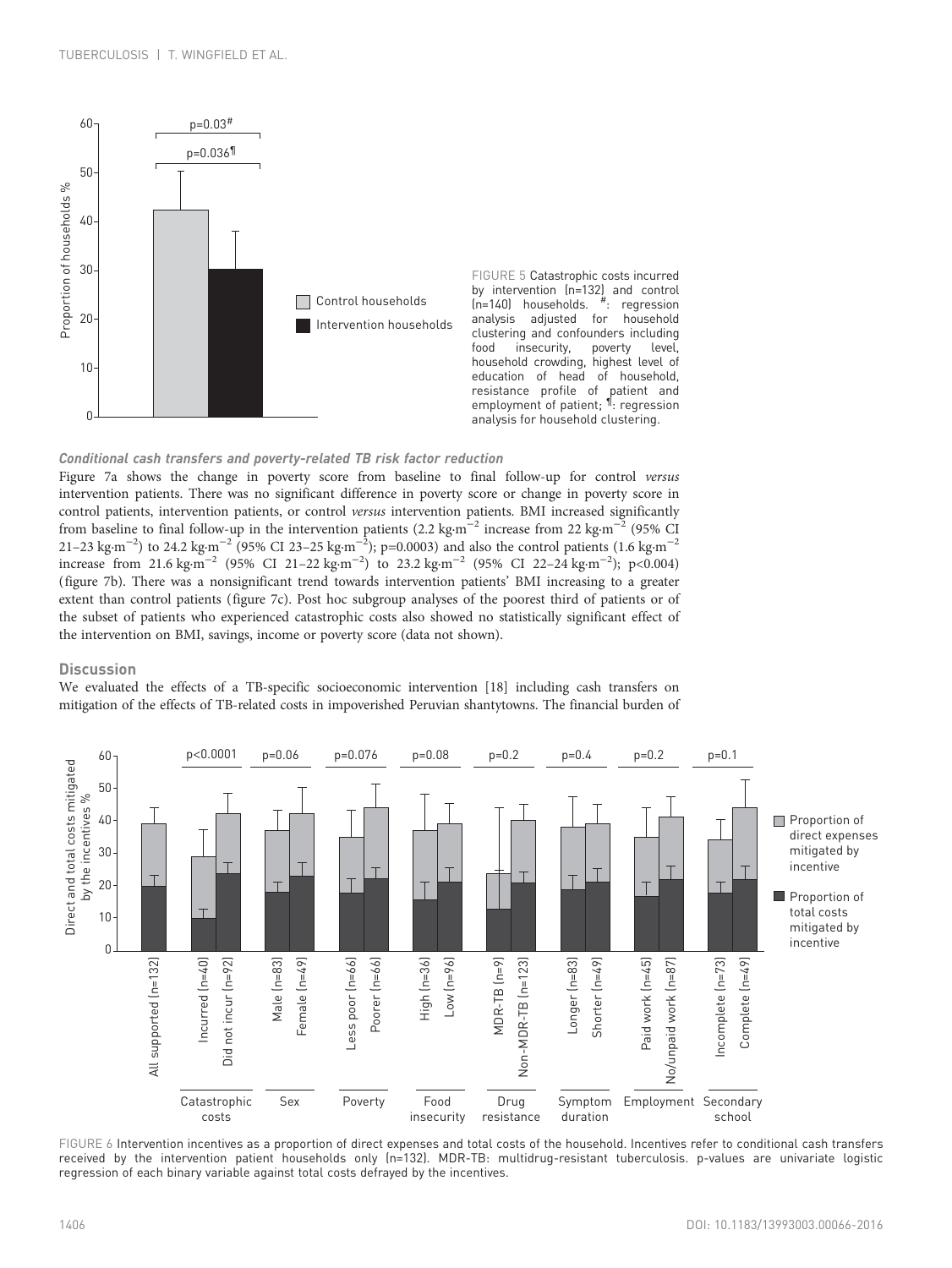<span id="page-11-0"></span>

FIGURE 7 a) Poverty score and changes in poverty score between all patients and healthy controls at baseline, and intervention patients and controls at baseline and follow-up. p-values are the difference of poverty score between all patients and healthy controls, and the change in poverty score from baseline to follow-up in and between intervention and control patients. b) Body mass index (BMI) at baseline and final follow-up in all patients, supported patients and controls. p-values represent the difference in BMI between baseline and follow-up in univariate logistic regression. c) Change in BMI from baseline to follow-up in intervention patients and controls. p-values represent the difference in change in BMI between patient and control arms in univariate logistic regression.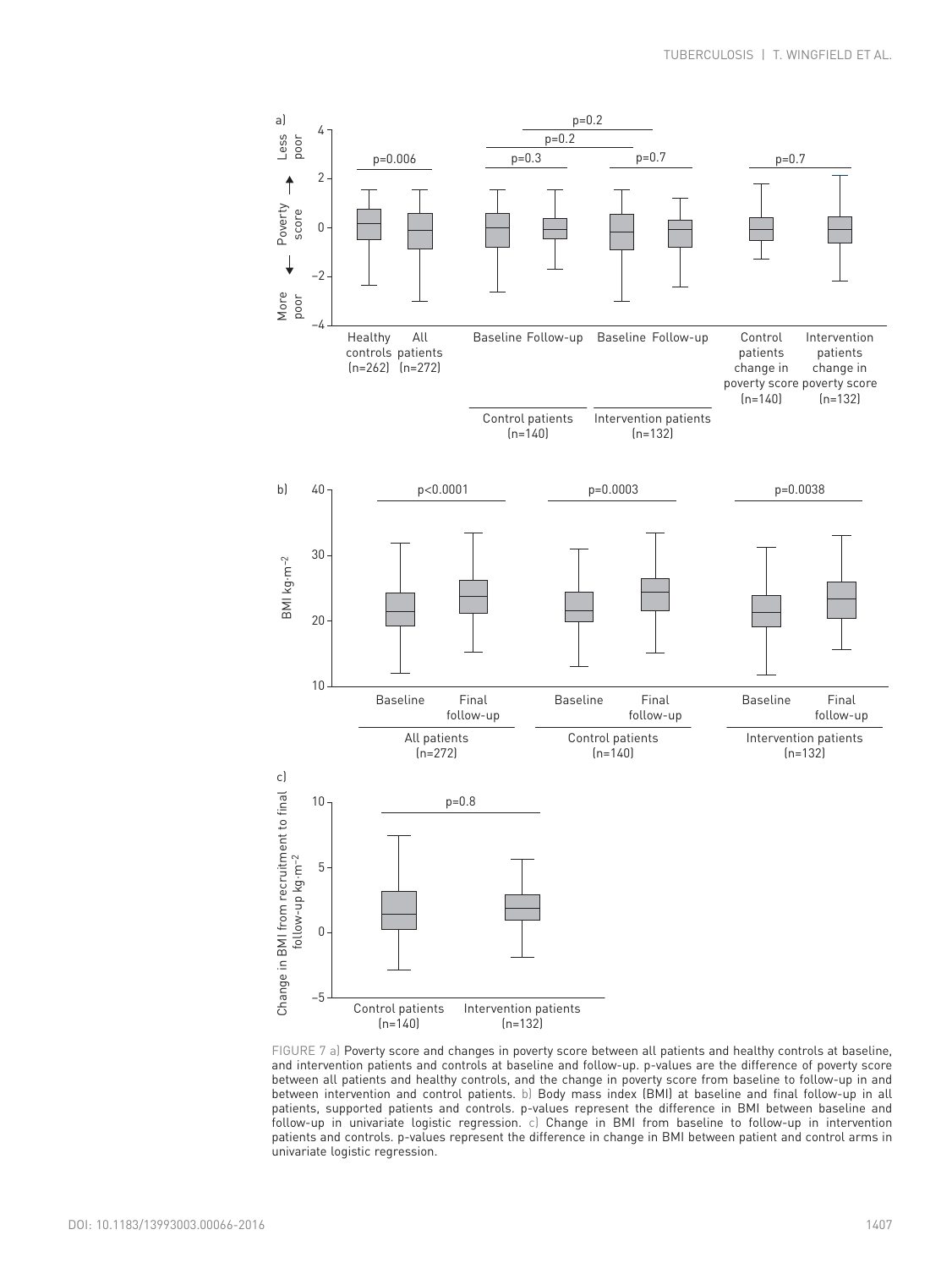TB was high, especially amongst poorer TB-affected households, reinforcing Virchow's 150-year old assertion that TB is a social disease [[5](#page-13-0), [25, 26\]](#page-14-0). Over one-third of the TB-affected households experienced catastrophic costs and thus were at increased risk of adverse treatment outcome [\[5](#page-13-0)]. Households with greater dissaving were nearly twice as likely to incur catastrophic costs, suggesting that dissaving may be a useful and simple proxy indicator of catastrophic costs risk. The intervention defrayed only a fifth of patient households' TB-related costs but, despite this, households that were randomised to receive the intervention were less likely to incur catastrophic costs. TB-related costs were defrayed to a greater extent in poorer households and for female patients, suggesting that the intervention was equitable to these vulnerable groups. This evidence suggests a socioeconomic intervention including a social protection component can contribute to defraying TB-related costs, reduce the likelihood of incurring catastrophic costs, and may inform future implementation of such interventions in line with the post-2015 global End TB Strategy.

## Impact of the socioeconomic intervention on defraying TB-related costs and catastrophic costs

The findings of this current research are important because they indicate that a socioeconomic intervention reduced the likelihood of incurring catastrophic costs: an encouraging finding that contributes to WHO's goal of eliminating catastrophic costs by 2035. However, despite reducing the likelihood of incurring catastrophic costs, the impact of the socioeconomic intervention may have been limited by the fact that the conditional cash transfers defrayed only 20% of patient households' total TB-related costs. During planning of the intervention, it had been estimated that if implemented nationally this conditional cash transfer programme would increase the Peruvian TB programme budget by between 5% and 26% per patient [[18\]](#page-14-0). Focus group discussions with key stakeholders including local staff of the Peruvian TB programme and a civil society of TB-affected people suggested that such an increase in programme expenditure was locally appropriate, affordable and potentially sustainable [[18\]](#page-14-0). A nationwide socioeconomic support programme designed for TB-affected households may benefit from collaborative implementation between the national TB programme and other social development and welfare organisations that share cash transfer and delivery costs. During planning of CRESIPT, leading members of the Peruvian national cash transfer programme "JUNTOS" were consulted as to the possibility of extending the reach of the scheme to the urban, TB-affected households of the study communities. However, this was not possible as JUNTOS provides cash transfers exclusively to female heads of household in rural communities [\[18\]](#page-14-0). Therefore, to enhance the future impact of the intervention in Peru, it will likely be necessary to increase the proportion of costs defrayed by conditional cash transfers in order to further incentivise TB-affected households, eliminate catastrophic costs, reduce TB vulnerability, and enable improved access to TB treatment and care. This could be achieved by a combination of: reducing system costs  $(e.g.$  through rapid diagnosis, and improved access to treatment and chemoprophylaxis); increasing the value of the cash transfers; and increasing access to and uptake of conditional cash transfers (e.g. stratifying the intervention so that high-risk groups receive greater and more frequent socioeconomic support).

# Dissaving and the association of dissaving with catastrophic costs

Dissaving is a simple, proxy measure of financial shock [[27](#page-14-0)]. A key research question to be answered prior to widespread adoption of dissaving assessment is how well the prevalence of certain dissaving measures correlates with likelihood of incurring catastrophic costs. This is important because certain communities (e.g. pastoralists) may not commonly use cash or banking services and, therefore, collecting pecuniary costs data only is likely to overlook the economic impact TB has on often marginalised and vulnerable TB-affected households within that community. In the current study setting, dissaving was associated with vulnerable, underserved individuals or households. Patients from households with more than average dissaving were poorer, and more likely to incur catastrophic costs and have greater food insecurity. In addition to a recently published study demonstrating the correlation of dissaving with TB-related costs in different settings [\[27](#page-14-0)], our current results provide evidence to inform the potential role of dissaving and provide provisional support for dissaving as a proxy marker of catastrophic costs. Our previous research has shown that catastrophic costs were associated with adverse TB treatment outcome and may be assumed to have a negative effect on TB control. The same may be the case for dissaving. If dissaving was to be adopted as a proxy indicator of catastrophic costs, it is probable that local adaptation of dissaving measures will be necessary. In specific settings, certain dissaving variables may be more relevant to, and correspond more closely with, the likelihood of incurring catastrophic costs. For example, in rural sub-Saharan Africa where formal loans or payments may be less frequent, other dissaving variables such as selling livestock may be more important contributors to dissaving [\[2\]](#page-13-0). In addition, while there is scope for measuring dissaving elements longitudinally as a binary variable at different time points throughout TB treatment (e.g. loan taken, up to present day), collecting only dissaving data would risk losing the richness of quantitative costs data and the opportunity to estimate the equivalent cash transfer amounts required to defray TB-related costs. Piloting of the WHO TB costs tool including dissaving measures may soon shed new light on this under-researched area.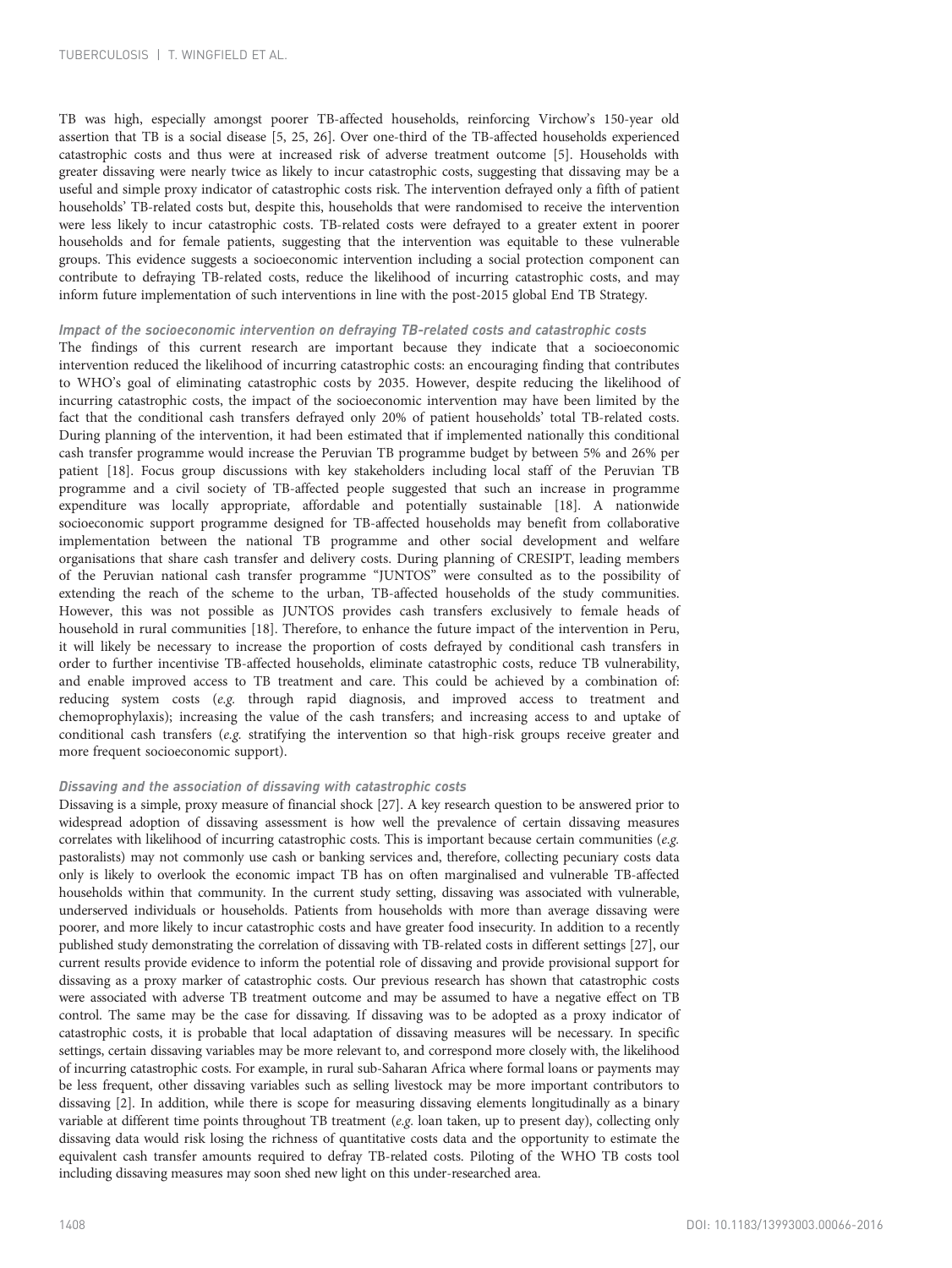# <span id="page-13-0"></span>Equity of the socioeconomic intervention on TB-related costs mitigation

There was evidence suggesting the intervention was equitable because the proportion of direct expenses, lost income, and total costs defrayed by conditional cash transfers was higher in poorer households and female patients. These findings are encouraging because such vulnerable and marginalised patient groups have previously been found to have reduced access to TB care and prevention in the study setting, and thus are more likely to experience adverse TB treatment outcome [5, [28](#page-14-0)]. In order to reach these underserved groups in the future, national TB-specific socioeconomic interventions may benefit from a broader approach than simply money and education, including cross-sector provision of improved access to health insurance, social housing, housing improvements (e.g. optimising ventilation), employment services (nearly half of total TB-related costs were due to lost income), and multidisciplinary drug and alcohol addiction clinics (services not widely available during the study period in the study setting). In addition, alternative forms of DOT may be beneficial to reduce TB-related financial burden and allow an early return to work, such as video-observed or peer-observed therapy.

#### Limitations

First, the study sample size was determined by TB outcomes, so no a priori power calculations were made to evaluate the impact of the intervention on financial outcomes. In addition, the impact of frequency of conditional cash transfers on TB-related costs and household finances was not analysed during this preliminary phase of CRESIPT but will be evaluated during the main CRESIPT study. Secondly, despite the encouraging findings concerning equity of the intervention, research nurses reported their subjective impression that patients who declined to participate in the study were much more commonly from groups associated with high-risk of adverse treatment outcome (including the formerly incarcerated, homeless and/ or those with drug addictions). However, this qualitative observation cannot be quantitatively verified because these patients chose not to give informed consent and so we were unable to formally collect data on their specific risk factors. Thirdly, costs of accessing treatment for comorbidities such as HIV and diabetes throughout TB illness were not specifically examined during this study. However, only 6% of the cohort had diabetes and 5% HIV and these comorbidities were equally distributed in both the intervention and control TB-affected households, so it is unlikely that this would have influenced our results. Fourthly, we only studied the financial effects of MDR-TB for 6–7 months, whereas patients with MDR TB are usually treated for 18 months or more. We decided a priori to analyse the catastrophic costs of both MDR-TB and non-MDR-TB patients together for 6–7 months, given the small number of MDR-TB patients, and in order to be consistent with our previous published research of catastrophic costs of TB-affected households [5]. Finally, there is currently no standardised, accepted method by which to measure mitigation of the effects of catastrophic costs or defraying of TB-related costs, the findings from Peru (an upper/middle-income economy country) may not be generalisable to other countries globally, and the impact of conditional cash transfers may be different if implemented within national TB programmes' day-to-day practice by programmes themselves rather than as part of a household-randomised study.

## Conclusions

Accessing TB care that provided TB tests and treatment free of charge was associated with higher dissaving, high TB-related costs, and frequent catastrophic costs in Peruvian shantytowns, especially for poorer households. This research provides preliminary evidence concerning the use of dissaving as a proxy indicator of catastrophic costs. A novel socioeconomic intervention defrayed a substantial proportion of TB-related costs, especially for female patients and poorer households, and reduced the likelihood of incurring catastrophic costs. Informed by these findings, the cash transfers have been increased in value and the impact of the socioeconomic intervention on TB health outcomes is ready to be evaluated during the CRESIPT study.

#### References

- 1 World Health Organisation. Global Tuberculosis Report 2014. Geneva, WHO, 2014.
- 2 Laokri S, Dramaix-Wilmet M, Kassa F, et al. Assessing the economic burden of illness for tuberculosis patients in Benin: determinants and consequences of catastrophic health expenditures and inequities. Trop Med Int Health 2014; 19: 1249–1258.
- 3 Ukwaja KN, Alobu I, Abimbola S, et al. Household catastrophic payments for tuberculosis care in Nigeria: incidence, determinants, and policy implications for universal health coverage. Infect Dis poverty 2013; 2: 21.
- 4 Mauch V, Woods N, Kirubi B, et al. Assessing access barriers to tuberculosis care with the tool to Estimate Patients Costs: pilot results from two districts in Kenya. BMC Public Health 2011; 11: 43.
- 5 Wingfield T, Boccia D, Tovar M, et al. Defining catastrophic costs and comparing their importance for adverse tuberculosis outcome with multi-drug resistance: a prospective cohort study, Peru. PLoS Med 2014; 11: e1001675.
- 6 Laokri S, Weil O, Drabo KM, et al. Removal of user fees no guarantee of universal health coverage: observations from Burkina Faso. Bull World Health Organ 2013; 91: 277–282.
- 7 United Nations Research Institute for Social Development. Combating poverty and inequality: structural change, social policy and politics. France, UNRISD, 2010.